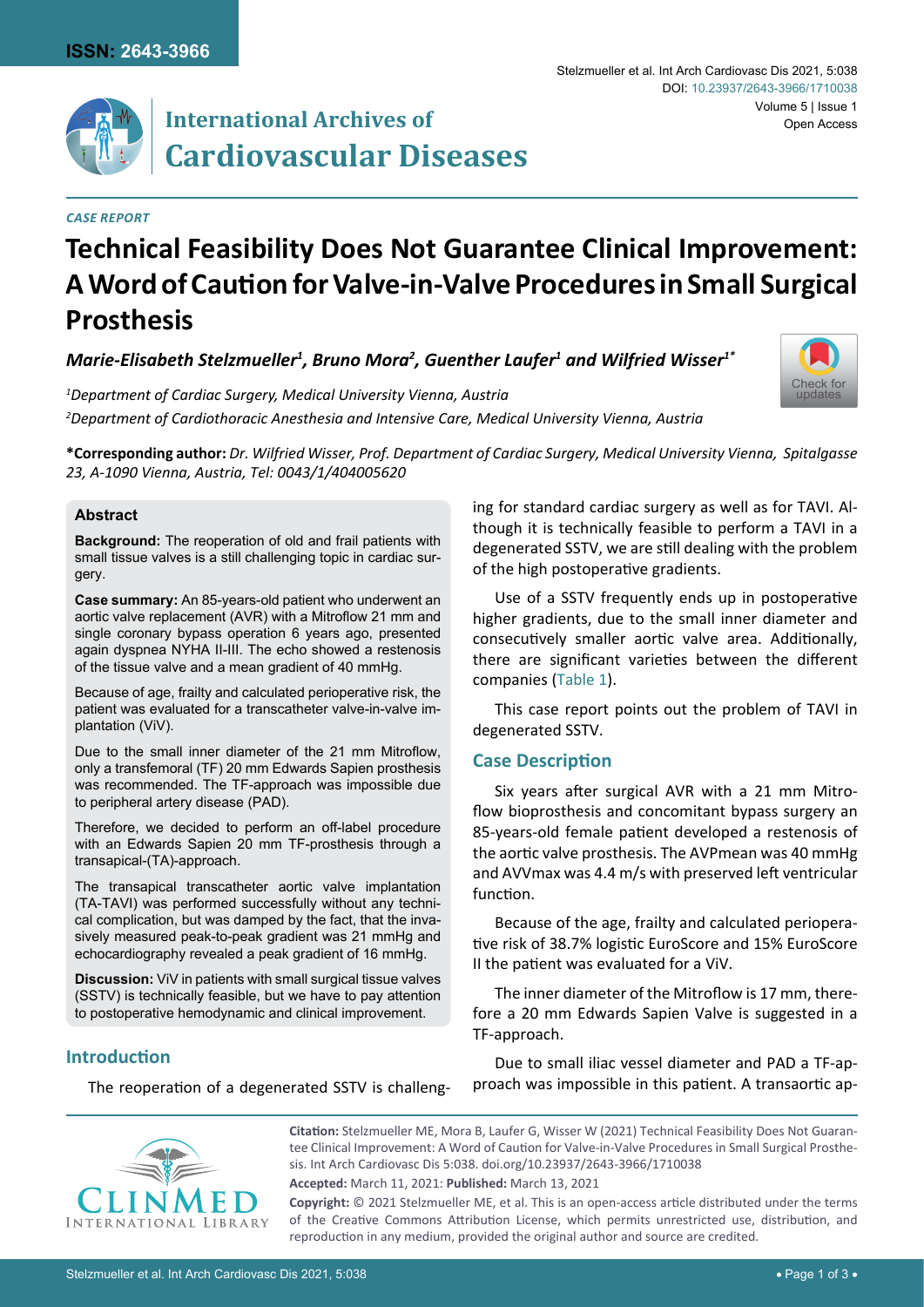| <b>Aortic bioprosthesis</b>              | <b>Labelled size</b> | Inner diameter | External diameter/incl. sewing ring |
|------------------------------------------|----------------------|----------------|-------------------------------------|
|                                          | (mm)                 | (mm)           | (mm)                                |
| Edwards Magna Ease                       | 19                   | 18             | 24                                  |
| Edwards Magna                            | 19                   | 18             | 24                                  |
| <b>Edwards Perimount</b>                 | 19                   | 18             | 26                                  |
| Medtronic Mosaic                         | 19                   | 17.5           | 25                                  |
| <b>Medtronic Mosaic Ultra</b>            | 19                   | 17.5           | 24                                  |
| Sorin Mitroflow                          | 19                   | 15.4           | 21                                  |
| <b>SJM Epic Supra</b>                    | 19                   | 19             | 25                                  |
| Edwards Magna Ease                       | 21                   | 20             | 26                                  |
| Edwards Magna                            | 21                   | 20             | 26                                  |
| <b>Edwards Perimount</b>                 | 21                   | 20             | 28                                  |
| Medtronic Mosaic/HancockII               | 21                   | 18.5           | 27                                  |
| Medtronic Mosaic Ultra / HancockII Ultra | 21                   | 18.5           | 26                                  |
| Sorin Mitroflow                          | 21                   | 17.3           | 23                                  |
| SJM Epic Biocor                          | 21                   | 19             | 25                                  |
| SJM Epic Biocor Supra                    | 21                   | 21             | 28                                  |

<span id="page-1-0"></span>**Table 1:** Significant varieties of SSTV between different companies.

proach would be beneficial for the patient due to the redo situation and the prior CABG, with two venous grafts anastomosed to the ascending aorta. A transsubclavian approach was not possible due to the small diameter of the subclavian vessel. Therefore, we decided to perform an off-label implantation of a TF-20 mm Sapien prosthesis through a TA-approach.

The setting was similar to usual TA-TAVI, except that use of the Sapien 20 mm TF-device for TA-approach.

The procedure was performed in general anesthesia in the operation room with the use of a C-arm. The TFsheath was introduced into the left ventricle through the apex. After pre-ballooning, the prosthesis was implanted, attended by angiography.

The TAVI was performed successfully without any technical complication. However, the excellent placement of the valve prosthesis with no paravalvular leak, was damped by the fact that the invasive measured peak to peak gradient was 21 mmHg and echocardiography revealed a peak gradient of 16 mmHg.

The patient was extubated within the first postoperative day and the postoperative course was uneventful.

The follow up on echocardiography is shown in [Table 2.](#page-1-1)

## **Conclusion**

AVR in patients with small aortic roots or annuli is challenging, especially for inexperienced surgeons. To avoid a more complex aortic root annuloplasty to enlarge the native aortic annulus, many surgeons tend to rather implant smaller aortic valves. By offering SSTV with promising gradients, the industry was providing a comfortable and satisfying solution. Therefore, root enlargement surgery plays a minor role.

<span id="page-1-1"></span>**Table 2:** Echocardiography Follow up.

|                 | <b>Pre-operative</b> | <b>Discharge</b>  | 1 YFU             |
|-----------------|----------------------|-------------------|-------------------|
| <b>AV Vmax</b>  | $4.4 \text{ m/s}$    | $3.8 \text{ m/s}$ | $3.3 \text{ m/s}$ |
| <b>AV Pmean</b> | 40 mmHq              | 37 mmHg           | 27 mmHg           |
| <b>AV Ppeak</b> | 70 mmHg              | 57 mmHg           | 45 mmHg           |
| <b>LVEF</b>     | 55%                  | 55%               | 45%               |
| <b>NYHA</b>     | $II-III$             | $\mathsf{II}$     | $II$ - $III$      |

Due to the promising developments and longer durability of bioprosthesis, they were used more generously even in younger patients.

However, life expectancy is increasing and we are going to face a growing number of patients with degenerated SSTV.

With the implantation of a SSTV, several problems have to be addressed.

There might be a, at least moderate, patient-prosthesis-mismatch (PPM) immediately after surgery, regarding the increasing number of obese patients with small native annulus size and rather big body surface area (BSA).

Additionally, if the tissue valve shows signs of degeneration a ViV might be feasible, but ending up with again a smaller aortic valve area and a higher postoperative gradient with missing clinical or haemodynamic improvement.

Regarding the presented case, the patient had a BMI of 27 and a BSA of 1.97  $m^2$ , requiring a Mitroflow valve size of 25 mm to avoid a PPM. So, with receiving a 21 mm Mitroflow the patient already had a moderate PPM after the first operation. With the ViV therefore it was unlikely to achieve an improvement of the symptoms.